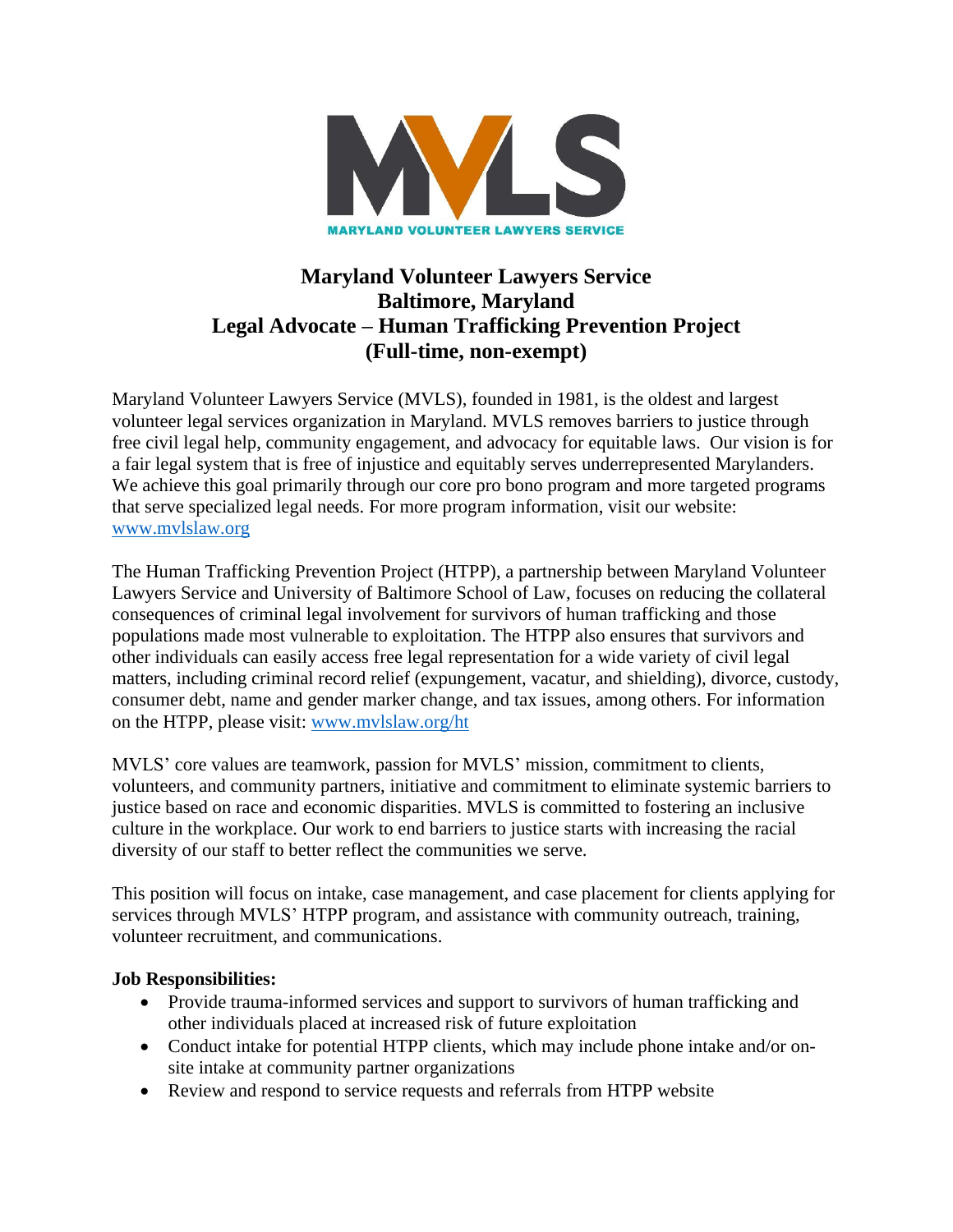- Screen applicants for program and income eligibility
- Provide guidance and support to clients needing fingerprints, court records, and other documents
- Manage documents and paperwork associated with cases
- Assist with placement of clients with volunteer attorneys
- Help with scheduling and set up of trainings
- Prepare flyers and factsheets, and assist with drafting social media and newsletter content
- Participate in outreach activities that may include occasional weekend and evening work
- Attend local and state-level task force meetings and other HTPP related events
- Engage in training opportunities related to human trafficking, trauma-informed services, and client empowerment models, among other related topics
- Other administrative duties as assigned

### **Skills**:

- Experience providing trauma-informed services and/or case management
- Excellent computer, data entry, and organization skills
- Must be detail-oriented
- Must possess ability to deal with challenging calls from individuals in crisis situations
- Works well with others; a team player
- Strong written and oral communication skills essential
- Spanish language skills a plus

### **Experience & Education**:

- At least 2 years of administrative, customer service, or legal experience
- At least 2 years of college or paralegal certificate from accredited institution is a plus
- At least one year experience working with survivors of human trafficking and/or other forms of violence, or one year experience providing services to individuals who have traded sex, used substances, or experienced housing instability
- Demonstrated commitment through work experience, lived experience or volunteer experience to communities, such as: children, domestic workers, economically disadvantaged people, immigrants and refugees, incarcerated and formerly incarcerated people, LGBTQ people, people of color, people with disabilities, people with HIV/AIDS, sex workers, victims of crime and abuse, and women and girls

## **Compensation & Benefits**:

Salary is \$37,000 - 40,000 commensurate on experience with excellent benefits including: 3 health insurance plans to choose from (MVLS fully covers the monthly premium for 2 of them), dental and vision insurance, a flexible spending plan to reimburse employees with pre-tax dollars for out of pocket medical expenses, group life insurance, accidental death and dismemberment insurance, short and long term disability coverage, a 403(b) retirement plan with a 2% match and the possibility of an additional contribution from MVLS, a monthly commuter stipend equal to the value of an MTA pass, 20 vacation days, 2 personal days,10 sick days and 14 paid holidays per year.

### **Job Location:**